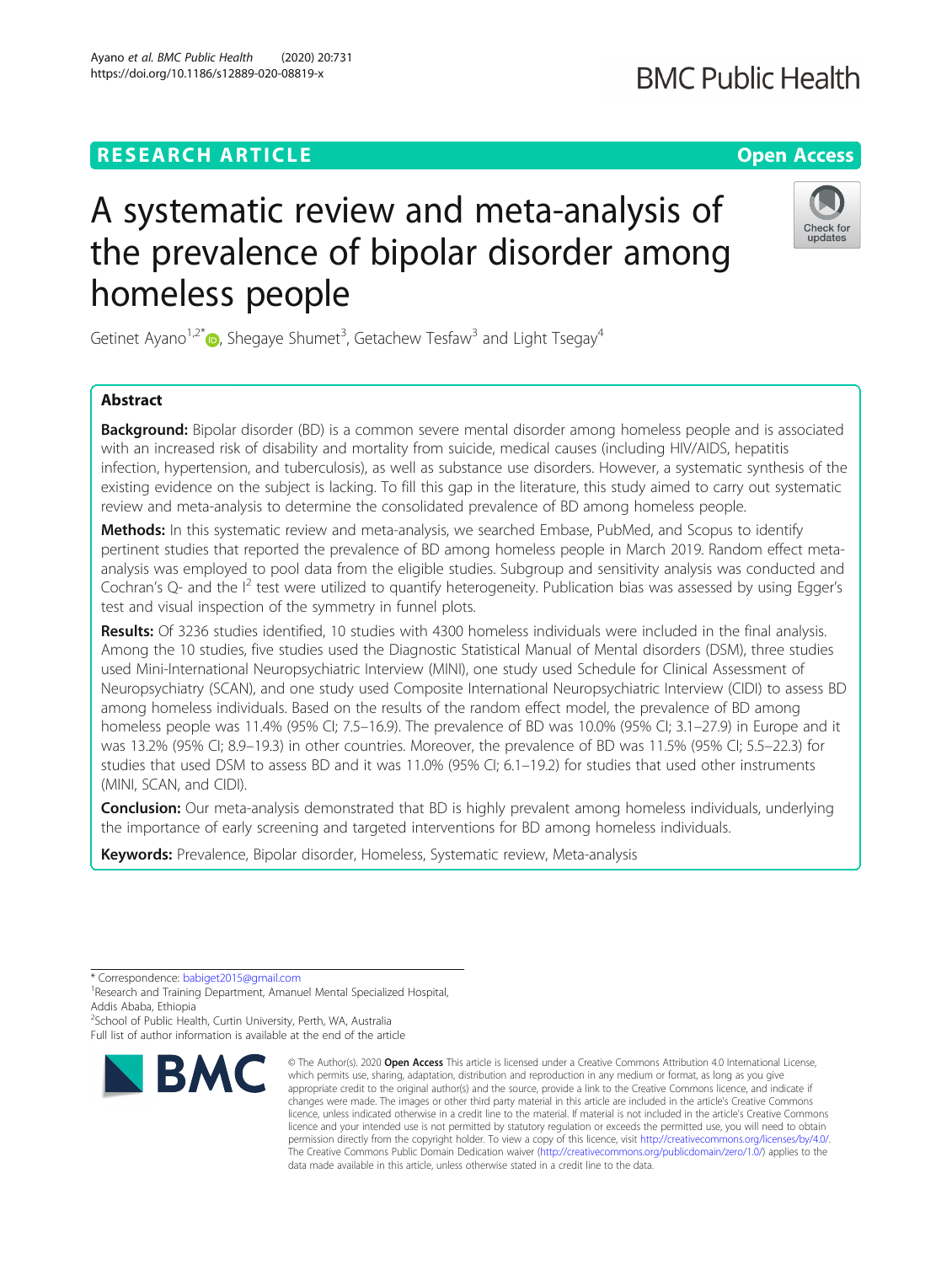#### Background

According to a report from Yale University, around 150 million people, or roughly 2% of the global population were classified as homeless, and as many as 1.6 billion people (20% of the world population) lacked adequate housing [[1](#page-8-0)]. Among the many causes of homelessness— mental illness, sexual assault, poverty, domestic violence, unemployment, addictions, a critical shortage of affordable housing, social isolations, family breakdown, adverse childhood experiences, and financial difficulties were reported as the most common factors in different studies [[2](#page-8-0)–[6](#page-8-0)].

Numerous studies have reported a higher prevalence of psychiatric disorders among homeless people. The diagnosis of psychiatric disorders among homeless people ranged from 25 to 50% depending on the studies  $[7-10]$  $[7-10]$  $[7-10]$ . The prevalence rates are reported as high as 92% among those who are street homeless [\[11\]](#page-8-0). The diagnoses of psychiatric disorders among homeless people associated with an elevated risk of mortality from suicide and general medical  $[12–15]$  $[12–15]$  $[12–15]$  $[12–15]$  and drug-related causes  $[16]$ .

Bipolar disorder (BD) is one of the most common mental disorders among homeless people that is associated with an increased risk of disability, substance/drug abuse as well as mortality from suicide, and medical causes (including HIV/AIDS, hepatitis infection, hypertension, and tuberculosis), as well as substance use disorders [[12](#page-8-0)–[14](#page-9-0), [17,](#page-9-0) [18\]](#page-9-0). Bipolar disorder is estimated to affect 2.41 to 42.42% of the homeless people depending on the studies [[17](#page-9-0)–[22](#page-9-0)]. The consequences of BD among homeless people may be severe and far-reaching; it negatively affects the person experiencing BD as well as their family [[12,](#page-8-0) [16](#page-9-0), [23](#page-9-0), [24](#page-9-0)].

Even though, the existing epidemiologic evidence show a greater burden of BD among homeless people coupled with its negative consequence associated with a greater risk of mortality, higher medical comorbidity, increased substance use, risky behaviors, disability and poor quality of life for the affected people, to date there are no systematic review and meta-analysis that reported the pooled prevalence of BD among homeless people. Thus, the objective of this systematic review and meta-analysis is to estimate the prevalence of BD among the homeless by pooling the existing data on the prevalence of BD among the homeless population and provide a recommendation for future research and clinical practice.

#### Methods

#### Research design and method

The PRISMA (Preferred Reporting Items for Systematic Reviews and Meta-Analyses) guidelines [\[25](#page-9-0)] was used to conduct this systematic review and meta-analysis. We used a predesigned protocol for searching, data abstraction, inclusion-exclusion criteria, quality evaluation, as well as data synthesis and analysis.

#### Data source and selection process

An extensive search of three electronic databases (Embase, PubMed, and Scopus) was conducted in March 2019. We employed our search in PubMed using the following terms and keywords: ((("bipolar disorder"[MeSH Terms] OR ("bipolar"[All Fields] AND "disorder"[All Fields]) OR "bipolar disorder"[All Fields]) OR ("mental disorders"[MeSH Terms] OR ("mental"[All Fields] AND "disorders"[All Fields]) OR "mental disorders"[All Fields] OR ("mental"[All Fields] AND "illness"[All Fields]) OR "mental illness"[All Fields]) OR ("mental disorders"[- MeSH Terms] OR ("mental"[All Fields] AND "disorders"[All Fields]) OR "mental disorders"[All Fields] OR ("psychiatric"[All Fields] AND "disorder"[All Fields]) OR "psychiatric disorder"[All Fields])) AND (("epidemiology"[Subheading] OR "epidemiology"[All Fields] OR "prevalence"[All Fields] OR "prevalence"[MeSH Terms]) OR magnitude [All Fields] OR ("epidemiology"[Subheading] OR "epidemiology"[All Fields] OR "epidemiology"[MeSH Terms]))) AND (("homeless persons"[MeSH Terms] OR ("homeless"[All Fields] AND "persons"[All Fields]) OR "homeless persons"[All Fields] OR "homeless"[All Fields]) OR ("homeless persons"[MeSH Terms] OR ("homeless"[All Fields] AND "persons"[All Fields]) OR "homeless persons"[All Fields] OR "homelessness"[All Fields])). For Embase and Scopus database searching we applied specific-subjects headings suitable for each database. We also conducted a manual search of the reference lists of eligible articles to supplement the electronic database search.

#### Inclusion and exclusion criteria

To be included in this systematic review and metaanalysis studies had to satisfy the following criteria: (1) observation study in design was used to conduct the study (cross-sectional, case-control or cohort studies); (2) the source population was homeless people (conducted among homeless people); (3) measured the prevalence of bipolar disorders or data to calculate the prevalence was reported; (4), were a primary study in type. Additionally, studies were not excluded based on the type of homelessness (studies involving any type of homelessness were included without restriction). Excluded were reviews, book reviews, commentaries, and conference presentations.

#### Selection of studies for the inclusion in the systematic review and meta-analysis

The corresponding author (GA) identified studies and subsequently screened them using their titles as well as abstract against the inclusion and exclusion criteria. Full-text studies were selected for further valuation by the author. This author further evaluated the full text of each article and consequently retained those full-text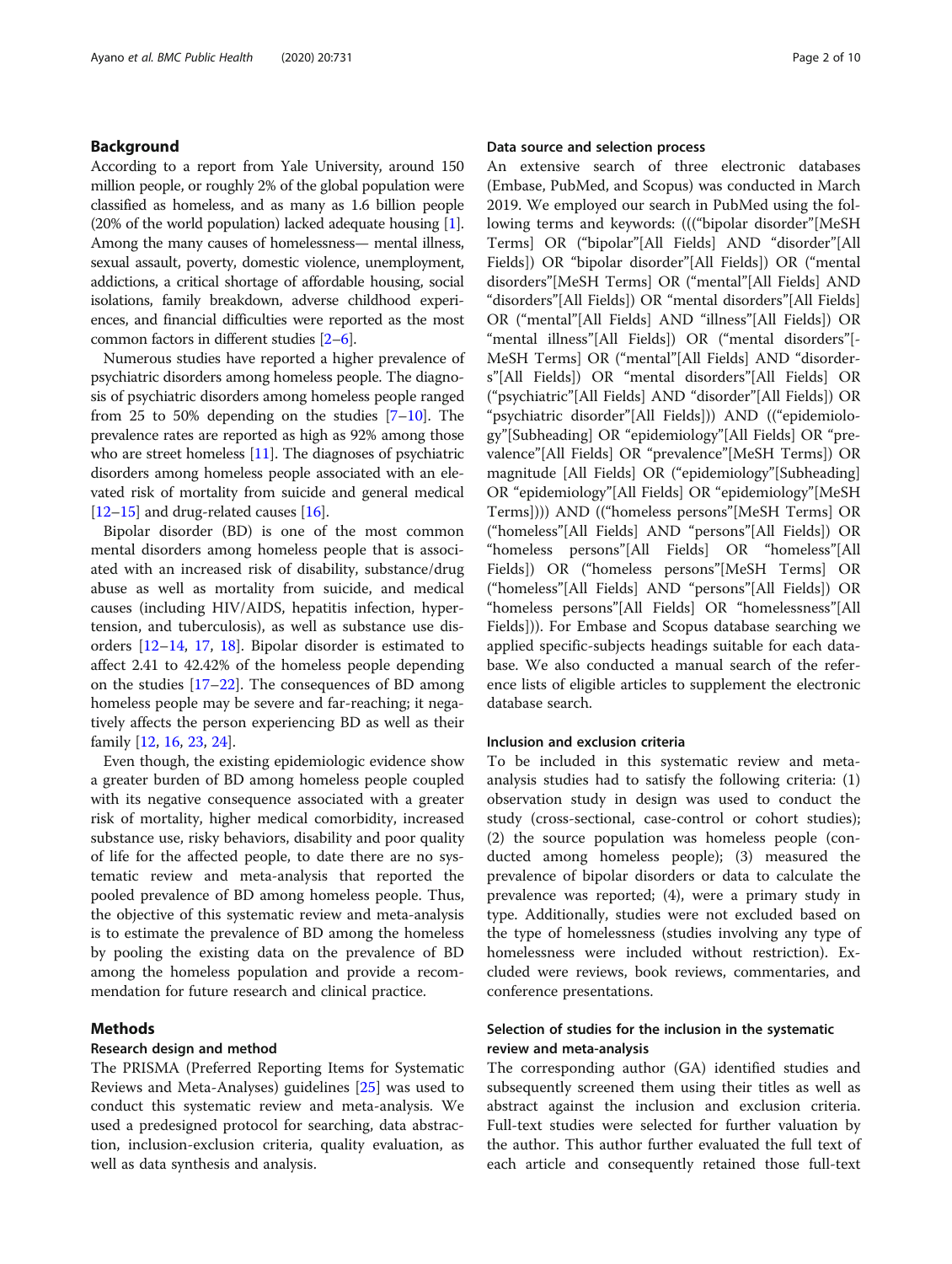articles to be included in the present systematic review and meta-analysis.

#### Methods for data extraction and quality assessment

Two reviewers (SS and GT), independently conducted manual data extraction from the eligible articles. As suggested by PRISMA guidelines [\[25](#page-9-0)], we utilized predefined data extraction to abstract pertinent data from the eligible studies. The following information was extracted from all eligible full-text articles: the name of authors, tools used, location, study design and setting, a sample size, year of publication, and prevalence of BD. A modified version of the Newcastle-Ottawa Scale (NOS) was used to evaluate the quality of eligible articles [[26\]](#page-9-0).

#### Data synthesis and analysis

The meta-analysis was conducted by using comprehensive meta-analysis software version 3. A random-effect meta-analysis was used to pool prevalence data from the included studies. Q statistic and  $I^2$  statistics were employed to evaluate the heterogeneity [\[27\]](#page-9-0). The magnitude of heterogeneity between studies was evaluated by I 2 statistics [\[27](#page-9-0)] and values of 25, 50 and 75% denoted low, medium and high, respectively [[28\]](#page-9-0). The instrument used to measure BD, the geographic location of the study, and the quality of the eligible articles was used as a moderator to quantify the possible source of heterogeneity between the studies. The evidence of publication bias was determined by using a funnel plot and Egger's regression tests.

#### Results

#### Identification of studies

A total of 3236 eligible articles were identified by our electronic databases and manual searches. After title and abstract verification and eliminating duplicate articles, 30 articles remained for full-text screening. Of these, 20 were excluded, as they did not meet the inclusion criteria. The major reasons for the exclusion include: (1) the study population was not on homeless  $(n = 8)$ , (2) not measured prevalence of bipolar disorders  $(n = 8)$ , (3) reviews  $(n = 2)$ , and  $(4)$  duplicate  $(n = 2)$ . Thus, a fulltext of 10 studies, which satisfied the eligibility criteria, were included in the final analysis (Fig. [1](#page-3-0), supplementary files [1](#page-8-0) and [2\)](#page-8-0).

#### Characteristics of included studies

Table [1](#page-4-0) summarizes the characteristics of the included studies. A total of 10 studies were included in the final systematic review and meta-analysis. The included articles were performed in five countries representing a total of 4300 homeless people. From the total, three studies were conducted in Canada  $[31-33]$  $[31-33]$  $[31-33]$ , two studies were conducted in the USA [[29](#page-9-0), [30\]](#page-9-0), two studies in Germany

 $[20, 21]$  $[20, 21]$  $[20, 21]$  $[20, 21]$  $[20, 21]$ , one in Ireland  $[33]$  $[33]$ , one in Brazil  $[35]$  $[35]$ , and one was conducted in France [[22\]](#page-9-0). The included studies were published between 2001 and 2017, with the sample size ranging between 38 participants in Ireland and 2088 participants in Canada. Among the 10 studies, five studies used the Diagnostic Statistical Manual of Mental disorders (DSM), three studies used Mini-International Neuropsychiatric Interview (MINI), one study used Schedule for Clinical Assessment of Neuropsychiatry (SCAN), and one study used Composite International Neuropsychiatric Interview (CIDI) to assess BD among homeless individuals.

#### Quality of the included studies

The quality of the eligible studies was evaluated by using the NOS with modification. Among the total, five articles found to be high quality (NOS score 8 and above), three were low quality (NOS score less than or equal to 5), and two were moderate quality studies (NOS score between 6 and 7 inclusive). The results show that most of the included studies had no significant risk of bias in the selection of the participants, as well as ascertainment of the outcome. Also, our sensitivity and meta-regression analysis revealed that the quality of the studies had no significant impacts on the over prevalence estimates of BD among homeless individuals (Supplementary file [3](#page-8-0)).

#### The prevalence of BD among homeless people (metaanalysis)

The pooled prevalence estimate of BD among homeless people was 11.4% (95% CI; 7.5–16.9) with significant heterogeneity between the studies ( $I^2 = 93.9\%$ ;  $p < 0.001$ ). This pooled prevalence of BD among homeless people was yielded based on all 10 included studies and is illustrated by the forest plot in Fig. [2.](#page-4-0) The reported pooled prevalence was based on the random-effects model that we employed to account for the existing heterogeneity.

#### Subgroup analysis

#### The prevalence of BD among homeless people by country (continent)

In this systematic review and meta-analysis, we have conducted a subgroup analysis by using the country/ continent as a moderator (studies conducted in Europe vs. other countries). For this analysis, we included four studies from Europe [[20](#page-9-0)–[22,](#page-9-0) [33](#page-9-0)], three studies from Canada [[31](#page-9-0)–[33](#page-9-0)], two studies from the USA [\[29,](#page-9-0) [30\]](#page-9-0), and one study from Brazil [[35](#page-9-0)]. The prevalence of BD was 10.0% (95% CI; 3.1–27.9) in Europe and it was 13.2% (95% CI; 8.9–19.3) in other countries. Significant heterogeneity was found for both studies conducted in Europe  $(I^2 = 94.5\%, p < 0.0001)$  as well as studies conducted in other countries ( $I^2 = 94.1\%$  $I^2 = 94.1\%$  $I^2 = 94.1\%$ ,  $p < 0.0001$ ) (See Table 2).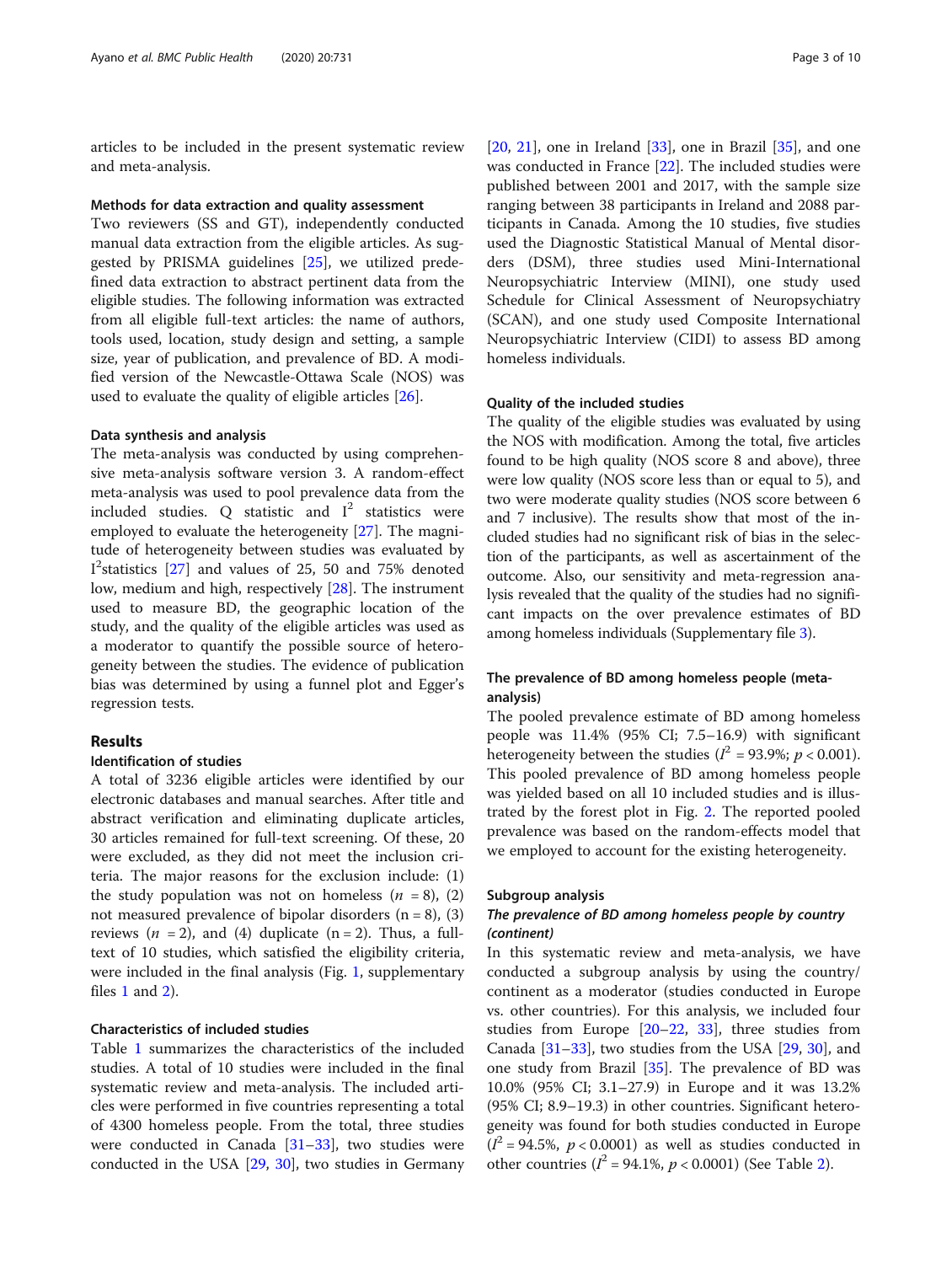<span id="page-3-0"></span>

#### Subgroup analysis of the prevalence of BD among homeless people by the instrument used

We also conducted a stratified analysis by the type of instrument used to measure BD among the homeless people using a random effect model. The prevalence of BD was 11.5% (95% CI; 5.5–22.3) for studies that used DSM to assess BD and it was 11.0% (95% CI; 6.1–19.2) for studies that used other instruments (MINI, SCAN, and CIDI). The reported heterogeneity was significant for both studies conducted by DSM  $(l^2 = 87.0\% , p <$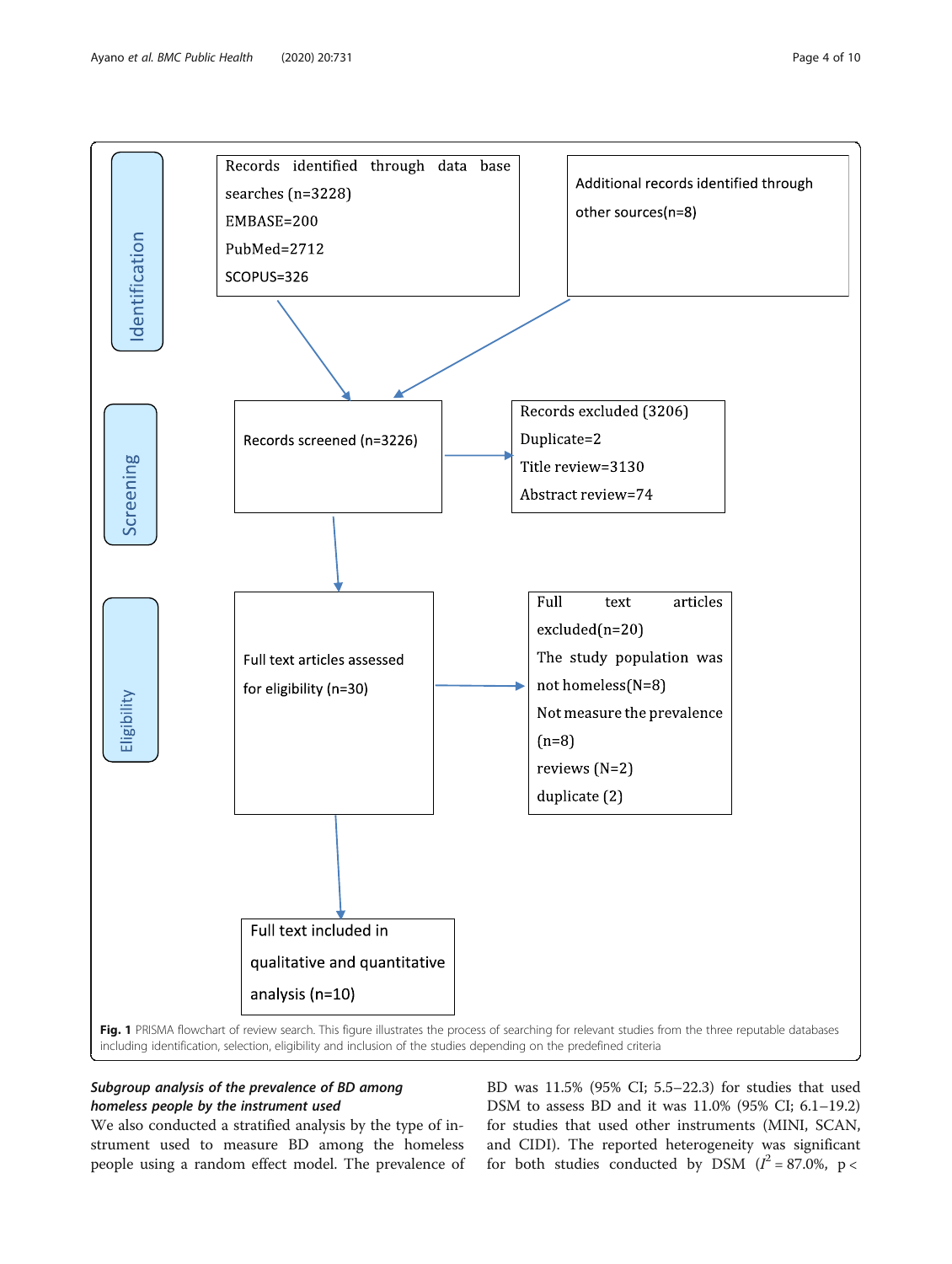| Author (year) (reference number)  | Sample size | Tool        | Country    | Type of homelessness                             | Prevalence          |
|-----------------------------------|-------------|-------------|------------|--------------------------------------------------|---------------------|
| Koegel et.al. 1988 [29]           | 328         | <b>DSM</b>  | <b>USA</b> |                                                  | $10.6\% (n = 35)$   |
| Fichter et.al. 2001 [20]          | 265         | <b>DSM</b>  | Germany    | Shelter users, service users and street dwellers | $8.3\% (n = 22)$    |
| Connolly et.al. 2008 [30]         | 60          | <b>DSM</b>  | <b>USA</b> |                                                  | $5\%$ (n = 3)       |
| Noel et.al. 2016 [31]             | 497         | <b>DSM</b>  | Canada     |                                                  | $N = 19\% (N = 97)$ |
| Topolovec-Vranic et al. 2017 [32] | 2088        | MINI)       | Canada     |                                                  | $12.6\%(N = 263)$   |
| Prinsloo et.al. 2012 [33]         | 38          | <b>DSM</b>  | Ireland    |                                                  | $5.3\%(n = 2)$      |
| Kovess et.al. 1999 [22]           | 715         | <b>CIDI</b> | France     |                                                  | $3.6\%$ (n = 26)    |
| Greifenhagen et.al. 1997 [21]     | 32          | <b>DSM</b>  | Germen     |                                                  | 44% $(n = 14)$      |
| Strehlua et.al. 2012 [34]         | 193         | <b>MINI</b> | Canada     |                                                  | $28\% (n = 53)$     |
| Heckert et.al. 1999 [35]          | 83          | SCAN        | Brazil     |                                                  | $2.41\%$ (n = 2)    |

<span id="page-4-0"></span>Table 1 Distribution of studies on bipolar disorder among homeless people based on study year name, year of publication, sample size, instrument, country, and prevalence

0.0001) and other instruments  $(I^2 = 96.1\%, p < 0.001)$ (See Table [2](#page-5-0)).

#### Subgroup analysis of the prevalence of BD among homeless people by the quality of studies

Furthermore, we also conducted a subgroup analysis by the quality of the eligible studies. The pooled prevalence of BD was found to be 9.9% (95% CI, 6.2–15.3) for highquality studies and the pooled prevalence for both low and moderate-quality studies combined was 11.8%(95% CI, 4.3–28.6).

The reported heterogeneity was significant for high  $(I^2 = 94.4; p < 0.001)$  as well as low and moderate  $(I^2 =$ 88.4; p < 0.001) quality studies. (See Table [2\)](#page-5-0).

#### Subgroup analysis based on the sample size of the study

The prevalence of BD was 10.1% (95% CI 5.1–19.1) for studies that included a sample of 400 and above homeless participants and it was 11.5% (95% CI; 5.8–21.2) for studies that included less than 400 homeless participants (See Table [2\)](#page-5-0).

#### Sensitivity analysis

Sensitivity analysis was performed according to the country of study (origin of the study), the instrument used to measure BD, and the quality of the included studies to further explore the possible source of heterogeneity in the analysis of the prevalence of BD among homeless people. Our sensitivity analysis demonstrated that the prevalence of BD was slightly lower in Europe (10.0%) when compared with other countries (13.2%), although the variation was not statistically significant  $(P = 0.635)$  (see Table [2](#page-5-0)).

Moreover, we performed a sensitivity analysis based on the tools used to quantify BD among homeless people as a moderator. The findings demonstrated that the prevalence of BD among the homeless individuals

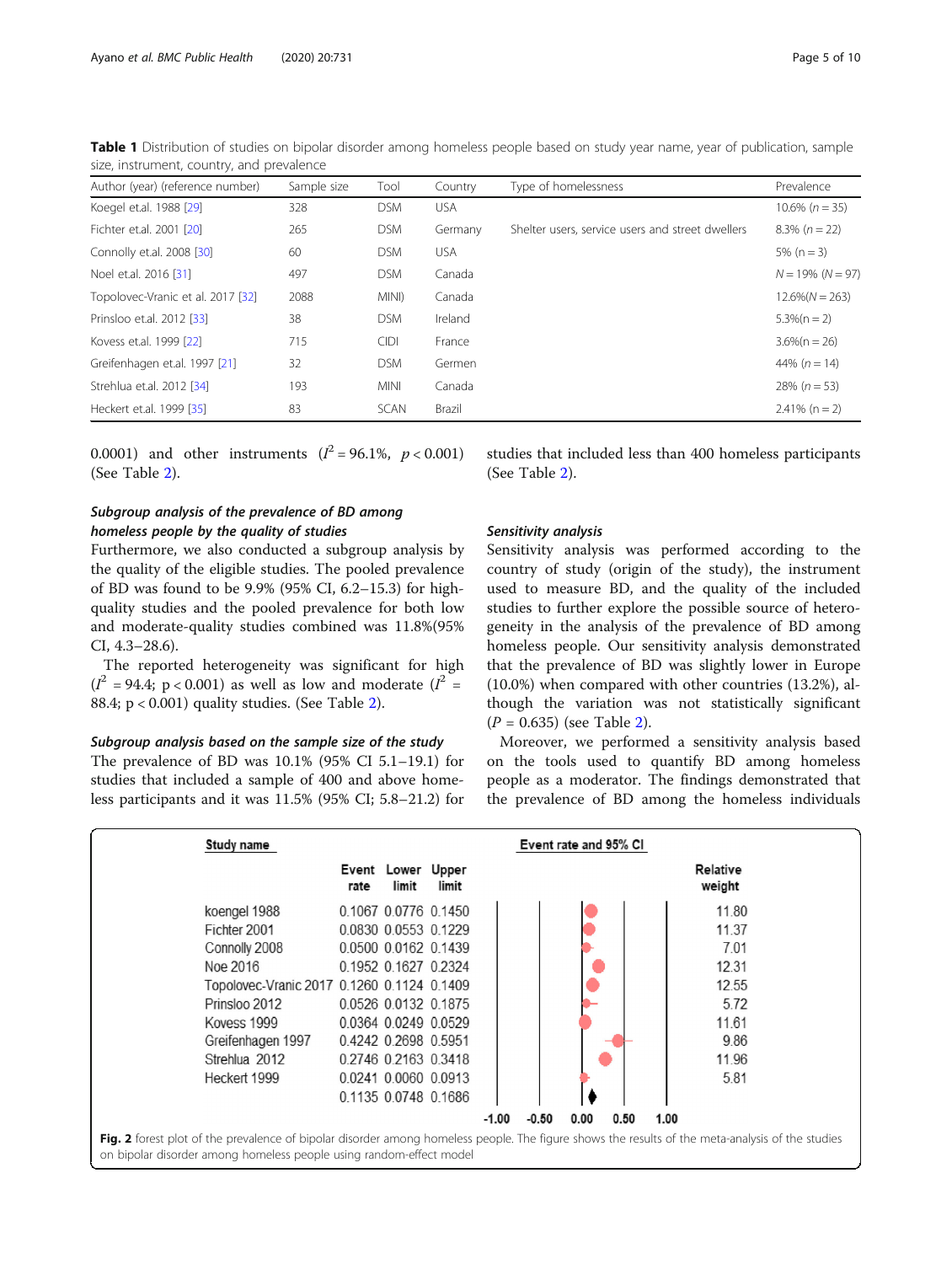<span id="page-5-0"></span>Table 2 Subgroup and sensitivity analysis of the prevalence of bipolar disorder among homeless participants

| Subgroup             | Number<br>of<br>studies | Estimates      |                                                  |      |            | Heterogeneity across the studies Heterogeneity between groups (P-value) |  |
|----------------------|-------------------------|----------------|--------------------------------------------------|------|------------|-------------------------------------------------------------------------|--|
|                      |                         | Prevalence (%) | 95% Confidence interval $\left  \right ^{2}$ (%) |      | $P$ -value |                                                                         |  |
| Country (continent)  |                         |                |                                                  |      |            |                                                                         |  |
| Europe               | 4                       | 10.0           | $3.1 - 27.9$                                     | 94.5 | < 00010.   | 0.635                                                                   |  |
| Others               | 6                       | 13.2           | $8.9 - 19.3$                                     | 94.1 | < 0001     |                                                                         |  |
| Instrument used      |                         |                |                                                  |      |            |                                                                         |  |
| <b>DSM</b>           | 5                       | 11.5           | $5.5 - 22.3$                                     | 87.0 | < 0.0001   | 0.926                                                                   |  |
| Other                | 5                       | 11.0           | $6.1 - 19.2$                                     | 96.1 | < 0.0001   |                                                                         |  |
| Quality of the study |                         |                |                                                  |      |            |                                                                         |  |
| High                 | 5                       | 9.9            | $6.2 - 15.3$                                     | 94.4 | < 0.0001   | 0.743                                                                   |  |
| Moderate and low 5   |                         | 11.8           | $4.3 - 28.6$                                     | 88.4 | < 0.0001   |                                                                         |  |
| Sample size          |                         |                |                                                  |      |            |                                                                         |  |
| 400 and above        | 3                       | 10.1           | $5.1 - 19.1$                                     | 97.0 | < 0001     | 0.791                                                                   |  |
| Below 400            | 7                       | 11.45          | $5.8 - 21.2$                                     | 91.0 | < 0001     |                                                                         |  |

was comparable between the studies conducted using the DSM and other instruments (see Table 2).

We also conducted a sensitivity analysis by using the quality of the included studies as a moderator. This analysis showed that the estimated prevalence of BD was found to be higher for low quality and moderate-quality studies (16.7%) as compared to high-quality studies (9.9%), although the difference was not statistically significant  $(P = 0.743)$  (see Table 2).

Furthermore, our sensitivity analysis revealed that the prevalence of BD among the homeless individuals did not significantly vary based on the sample size used to estimate the prevalence of BD among the participants (see Table 2).

Furthermore, to confirm whether the results of our final meta-analyses were heavily affected by study with greater relative weight, we performed a sensitivity analysis by removing a study with a higher relative weight [[34\]](#page-9-0) and the results revealed no significant variation in our final results. The prevalence was 10.0% (95% CI 6.5– 15.1) after excluding a study with a larger relative weight [[32\]](#page-9-0).

#### Meta-regression

Firstly, we have performed a univariate regression analysis that directed the selection of the important variables to involve in the final meta-regression analysis. All independent variables with  $P$ -value < 0.8 were included in the final meta-regression model as suggested by Ferrari et.al. (Ferrari et al., 2013). In the final metaregression analysis model, we quantified the impacts of sample size (400 and above and below 400), continent (country) (studies conducted in Europe and other countries), and, and the instrument used to measure depression (DSM and others). The overall proportion of

variance explained by the above covariates in the final model was 8% ( $R^2 = 0.08$ ; *P* value = 0.772). All three independent variables such as diagnostic instruments, sample size, as well as a continent (country) were not significant determinants for the observed difference in the prevalence of bipolar disorders among homeless individuals (Table [3\)](#page-6-0).

#### Publication bias

Figure [3](#page-6-0) demonstrates the risk of publication bias. The analysis revealed that the funnel plot was symmetric and Egger's regression tests provided no evidence of substantial publication bias for the prevalence of BD among the homeless people  $(B = -1.14, SE = 2.19, P-value = 0.792)$ .

#### **Discussion**

#### Main findings

To the best of our knowledge, this is the first systematic review and meta-analysis that assessed the prevalence of BD among homeless people. Ten studies with a total of 4300 homeless people conducted across six countries were included in the final analysis. The findings of this systematic review indicated that the available epidemiologic evidence on the prevalence of BD among homeless people showed an apparent variation by the tools used to measure BD, the study location (the origin of the study), as well as the quality of the included articles, although the variation was not statistically significant. To measure BD, some of the articles employed screening instruments and some employed diagnostic instruments. Nine of the included studies were conducted in developed countries including 2 studies in the USA, 3 studies in Canada, and 4 studies in Europe and only one study was conducted in developing countries (Brazil).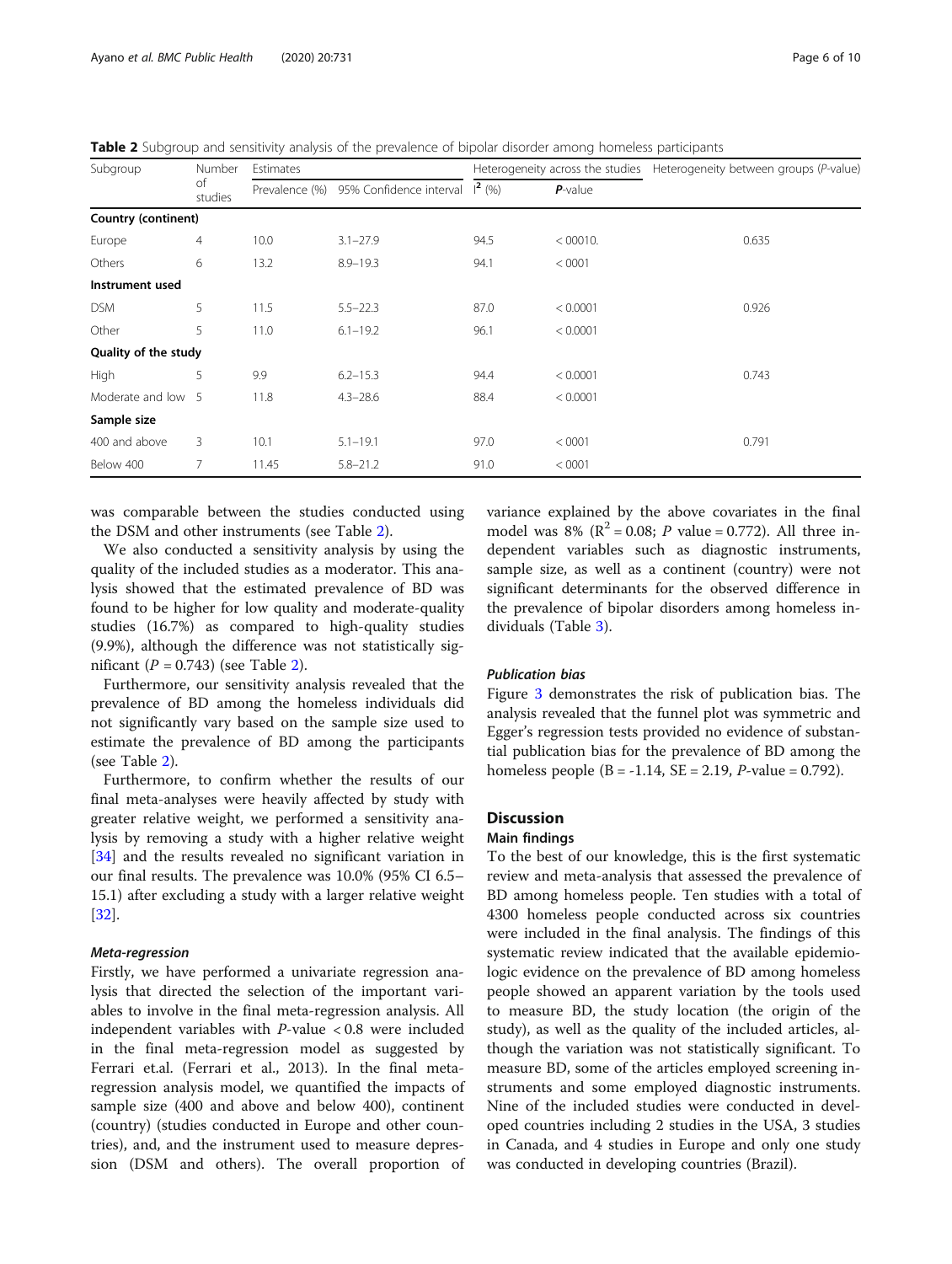| Variables in the final model | Univariate model   |                               |                    | Multivariable model   |                               |                    |
|------------------------------|--------------------|-------------------------------|--------------------|-----------------------|-------------------------------|--------------------|
|                              | Coefficients       | 95% CI                        |                    | Coefficients          | 95% CI                        | $P$ -value         |
| Sample size                  |                    |                               |                    |                       |                               |                    |
| 400 and above<br>Below 400   | Reference<br>0.188 | Reference<br>$-0.865 - 1.242$ | Reference<br>0.727 | Reference<br>$-0.032$ | Reference<br>$-1.214 - 1.152$ | Reference<br>0.958 |
| Country (continent)          |                    |                               |                    |                       |                               |                    |
| Europe<br>Others             | Reference<br>0.252 | Reference<br>$-0.659 - 1.163$ | Reference<br>0.588 | Reference<br>0.249    | Reference<br>$-0.670 - 1.168$ | Reference<br>0.595 |
| Quality of studies           |                    |                               |                    |                       |                               |                    |
| High<br>Low/moderate         | Reference 0.421    | Reference<br>$-0.794 - 1.321$ | Reference<br>0.326 | Reference<br>0.438    | Reference<br>$-0.721 - 1.597$ | Reference<br>0.459 |

<span id="page-6-0"></span>Table 3 Summary of the meta-regression analysis including sample size, country (continent where the study was conducted, and the quality of the studies in the model

Test of the model (multivariable model):  $R^2 = 0.08$ ; *P*-value = 0.772

This meta-analysis showed that the pooled prevalence of BD among homeless people was 11.4%. This result is remarkably higher (11.35-fold higher) than the reported prevalence of BD among the general population [\[36](#page-9-0)]. For example, a recent systematic review and metaanalysis conducted by Clement et al. found that the lifetime prevalence of bipolar disorders was found to be 1% [[36\]](#page-9-0), whereas, the reported prevalence ranges from 1 to 2.4% depending on the studies [[36](#page-9-0)–[39\]](#page-9-0). The possible reasons for the higher prevalence of BD among the homeless could be due to the greater prevalence rates of serious medical conditions including tuberculosis, HIV/ AIDS and other medical conditions among the homeless people as compared to the reported prevalence in the general population [[23,](#page-9-0) [40,](#page-9-0) [41\]](#page-9-0), which in turn are associated with increased risks of bipolar and other psychiatric disorders in affected individuals [\[42](#page-9-0)–[44\]](#page-9-0). The other possible reason for the observed variation in the prevalence of BD may be due to homeless people are more likely to experience traumatic events, such as physical and sexual abuse, which has been associated with the onset of a manic episode, earlier episodes, as well as early onset of bipolar illness in a risky group [\[45](#page-9-0)–[51\]](#page-9-0). Another possible reason for a higher prevalence of BD among the homeless in the current study may be due to the remarkably greater prevalence of psychiatric and substance use

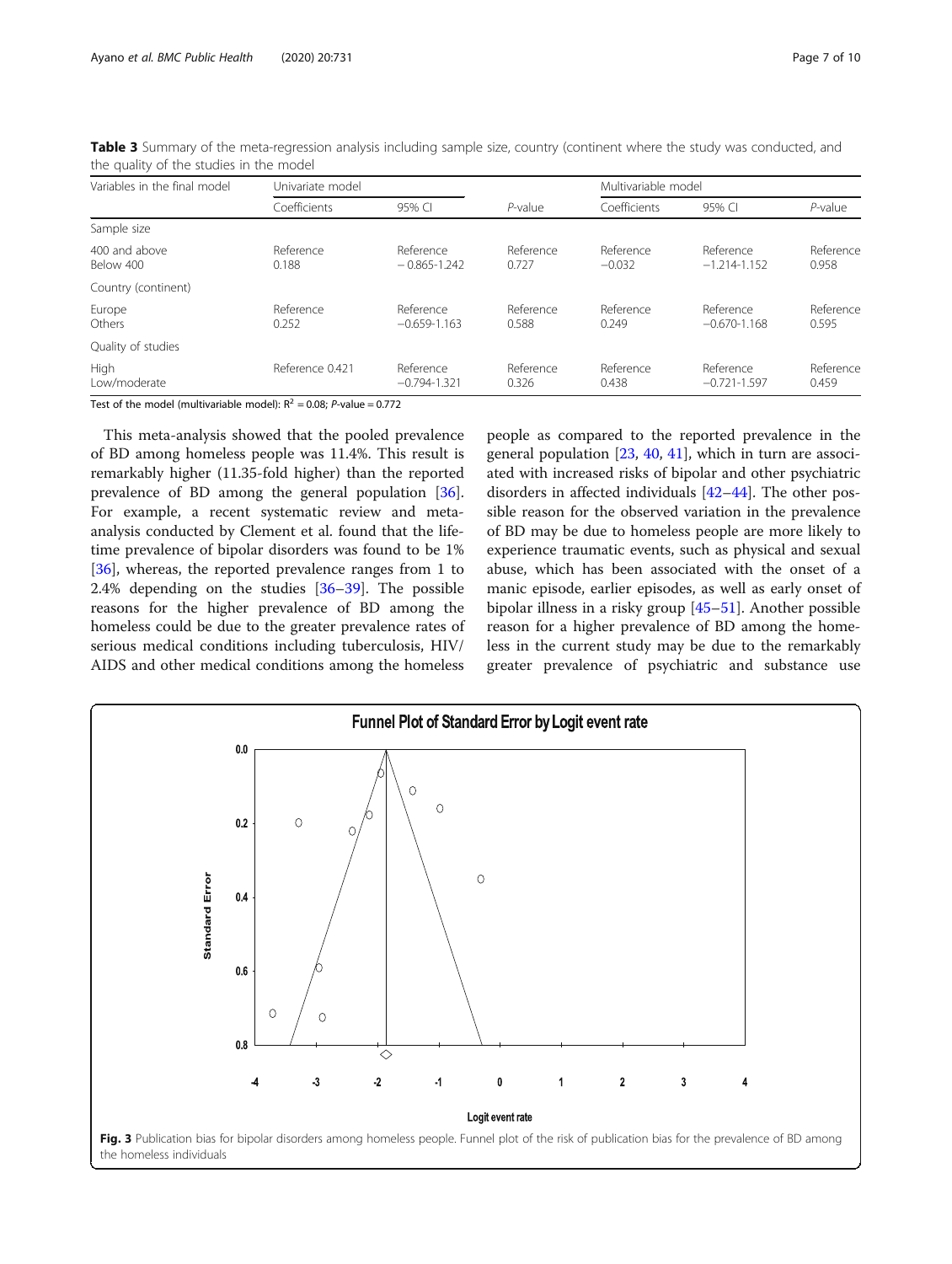disorders among homeless people such as depression, anxiety, psychosis, personality, and alcohol use disorders among homeless people as compared to the general populations  $[11, 29, 52, 53]$  $[11, 29, 52, 53]$  $[11, 29, 52, 53]$  $[11, 29, 52, 53]$  $[11, 29, 52, 53]$  $[11, 29, 52, 53]$  $[11, 29, 52, 53]$  $[11, 29, 52, 53]$ . For example, a recent nationalwide study conducted in Canada in 2018 found that 36.8% of homeless people with alcohol and substance use disorders (ASD) had comorbid BD [[54\]](#page-9-0). Another study also showed that substance use disorders are common among homeless people with BD as compared to schizophrenia spectrum (SS) disorders and substance use problems including alcohol, cannabis, cocaine, and opiates were significantly linked with higher risks of bipolar disorders among the homeless study participants [[55\]](#page-9-0).

In our subgroup and sensitivity analysis, we found that the prevalence of BD was slightly lower in Europe (10.0%) when compared with other countries (13.2%), although the variation was not statistically significant  $(P = 0.635)$ . We observed a wide variation in the prevalence of BD among homeless individuals ranging from 2.41% in Brazil to 44% in Germany. Additionally, among the three studies conducted in Canada, two of them reported a considerably higher prevalence of BD (above 20%) when compared with the pooled prevalence estimates (11.4%). There is a range of explanations for the observed differences in the prevalence of BD among homeless people across the countries. First, the methodologic difference including the instruments used to measure BD across the included studies is the possible reason for the observed remarkable variations. For example, in all the three studies conducted in Canada, BD among homeless people was measured by a screening tool (MINI) and studies conducted in other countries have used DSM, SCAN or CIDI. Second, the differences in the prevalence of the possible factors elevating the risk of BD among vulnerable groups such as physical, psychological, and sexual trauma's, and other traumatic events and disasters, as well as serious medical conditions across the countries, are the other possible reasons for the observed variation in the prevalence of BD. Finally, the difference in the characteristics of the participants in the included studies could be the other possible reasons for the observed variation in the prevalence of BD across the countries. For instance, one of the studies conducted in Canada include homeless participants who had a history of traumatic brain injuries and in another study, the majority of homeless participants had comorbid other mental and substance use disorders  $[31-33]$  $[31-33]$  $[31-33]$  $[31-33]$ , which possibly contributed to the observed high prevalence of BD in Canada. Our sensitivity analysis based on country (continent) revealed that the observed difference across the countries was not statistically significant (i.e. occurred by chance)  $(P = 0.635)$ .

#### Difference between the studies included in systematic review and meta-analysis

In the current review, we found significant heterogeneity between the studies which may be due to the location of the study (the origin of the study), the tools used to measure BD, the quality of the involved articles, and the study participants differed on numerous characteristics. However, our meta-regression analysis revealed that all three independent variables such as diagnostic instruments, sample size, as well as a continent (country) were not significant determinants for the observed difference in the prevalence of bipolar disorders among homeless individuals. We also found a variation in the prevalence of BD among the homeless people by the countries where the studies were conducted as well as the qualities of the included studies in the meta-analysis, although the observed variation was not statistically significant. To account for the observed heterogeneity across the studies, we have used a random effect meta-analysis where summary effect estimates are more conservative than fixed effect summaries in meta-analysis.

#### Strength and limitations

The current review had several strengths: (1) the abstraction of data and quality assessment were conducted by two independent investigators to reduce the probable evaluator bias; (2) performing a subgroup, sensitivity, as well as meta-regression analysis depending on the origin of the study, the instruments used to estimate BD, as well as the quality of the studies, detect the possible risk of bias.

Several limitations of this systematic review and metaanalysis should be considered: First, in the present review, the vast majority of the studies included the final analysis were conducted in developed countries (90%,  $n=9$ ). Therefore, the reported prevalence of BD among homeless people may not represent the existing true prevalence of the disorder in developing countries. Second, a small number of studies were involved in our subgroup as well as sensitivity analysis, which may reduce the precision of the estimate. Third, we observed a remarkable heterogeneity across the studies. Fourth, the selection of studies by one reviewer (GA) is the other limitation of the study. This is because evidence suggests that using a second reviewer in the entire process can increase the number of studies to be included in the final reviews (reduce the probability of missing relevant studies)  $[56]$  $[56]$ . In fact, this is not a major concern in our meta-analysis since our publication bias analysis revealed no significant bias or small study effect  $(B = -1.14, SE = 2.19, P-value = 0.792)$ , indicating the effects of missed studies (if any) were not significant.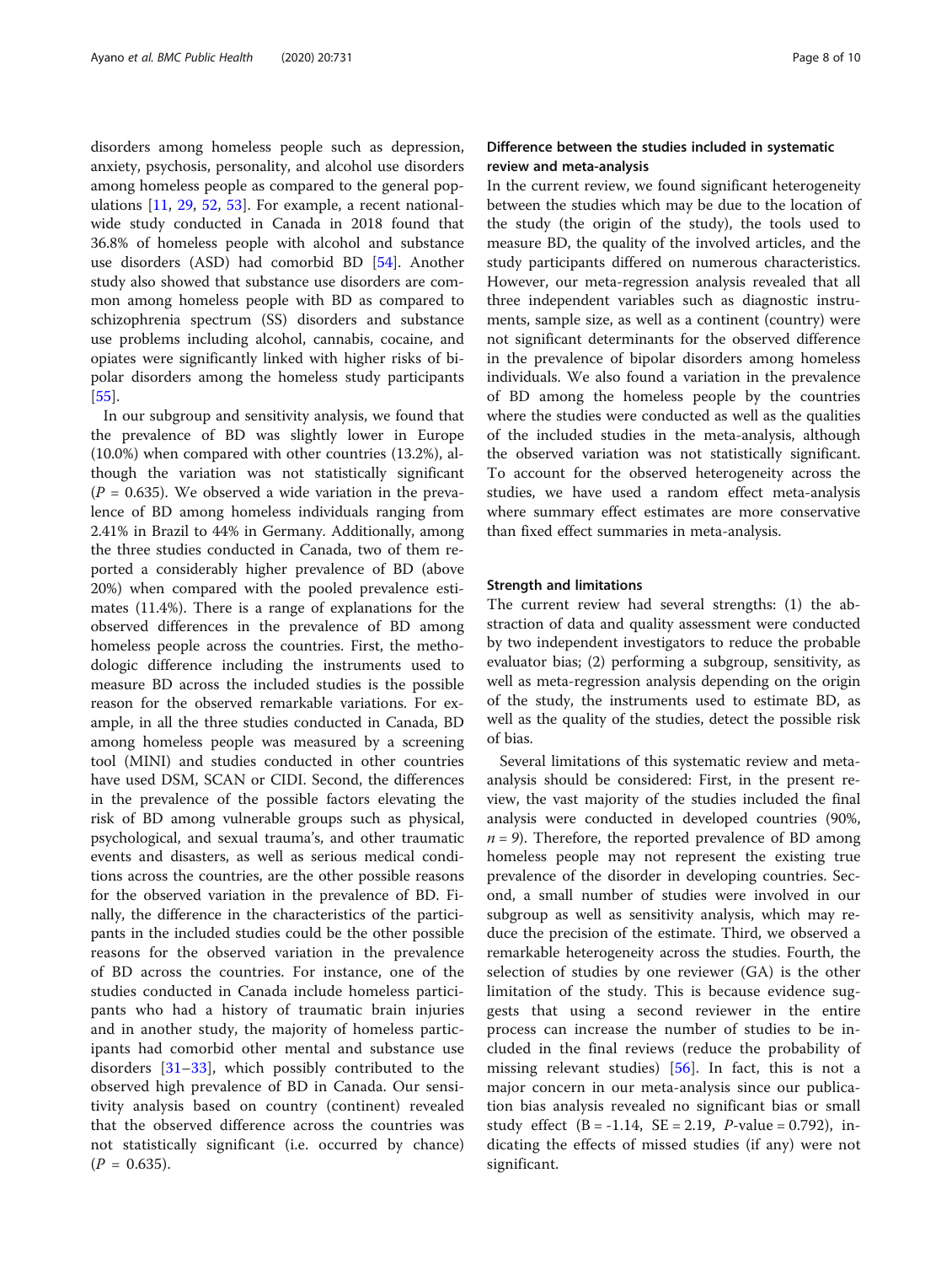#### <span id="page-8-0"></span>The implication of the findings for future research and clinical practice

The present systematic review has some implication for the future research and clinical practice; (1), the metaanalysis resulted a higher prevalence of BD among homeless people as compared to the reported prevalence in the general population, which strongly emphasize the need of further studies evaluating the possible contributing factors for this prevalence as well as better preventions and treatment strategies for this population group. (2), we found a few numbers of studies that estimated the prevalence of BD in developing countries. So, further studies are required to confirm and strengthen our findings. (3), most of the studies conducted in the past several years were focused on the mental health of adult homeless people, so that studies focusing on youth homeless people are strongly warranted.

#### Conclusion

In conclusion, in this review, the pooled prevalence of BD among homeless people was remarkably high (11.4%). The prevalence of BD was 10.0% in Europe and it was 13.2% in other countries. Furthermore, the prevalence of BD was 11.5% for studies that used DSM to assess BD and it was 11.0% for studies that used other instruments (MINI, SCAN, and CIDI). High-quality studies aimed to determine the possible reasons for the higher prevalence of BD among homeless people as compared to the reported prevalence in the general population are warranted. Attention needs to be given for the mental health of homeless people and strengthening mental health services for homeless people such as the possible integration of mental health services for homeless with their medical care are recommended.

#### Supplementary information

Supplementary information accompanies this paper at [https://doi.org/10.](https://doi.org/10.1186/s12889-020-08819-x) [1186/s12889-020-08819-x.](https://doi.org/10.1186/s12889-020-08819-x)

Additional file 1: Screenshot of document results from the three databases. This additional material shows snapshot of number of studies identified during the database search PubMed ( $n = 2712$ ), Embase ( $n =$ 200), and Scopus ( $n = 316$ ).

Additional file 2: Excluded full text studies with reasons of exclusion. The major reasons for the exclusion includes: (a) Not measured the prevalence of bipolar disorder ( $n = 8$ ): (b) the study population was not homeless people ( $n = 8$ ); (2) reviews ( $n = 2$ ); (3) duplicate ( $n = 2$ ).

Additional file 3. The Quality of the included studies based on the NOS quality score, a 9 point score, Score 7 and above represented good quality; 6 to 7 represented moderate quality; and 0 and 5 represented poor quality.

#### Abbreviations

AIDS: Acquired Immune Deficiency Syndrome; CIDI: Composite International Neuropsychiatric Interview; DSM: Diagnostic Statistical Manual of Mental disorders; HIV: Human Immune Deficiency Virus; MINI: Mini International Neuropsychiatric Interview; NOS: Newcastle-Ottawa Scale; PRISMA: Preferred Reporting Items for Systematic Reviews and Meta-Analyses; SCAN: Schedule

for Clinical Assessment of Neuropsychiatry; USA: United States of America; WHO: World Health Organization

#### Acknowledgments

Not applicable.

#### Authors' contributions

The author (GA) conceptualized the study, performed database search, selected studies, conducted analyses, write-up and approval of the final manuscript. SS preformed data extraction, quality assessment, and approved the final manuscript. GT and LT were participated in discussion and consensus and approved the final manuscript. All authors have read and approved the manuscript.

#### Funding

The authors declare that there is no funding.

#### Availability of data and materials

All data generated or analyzed during this study are included in this article.

#### Ethics approval and consent to participate

Not applicable.

#### Consent for publication

Not applicable.

#### Competing interests

The authors declare that there are no competing interests.

#### Author details

<sup>1</sup> Research and Training Department, Amanuel Mental Specialized Hospital Addis Ababa, Ethiopia. <sup>2</sup>School of Public Health, Curtin University, Perth, WA Australia. <sup>3</sup>Department of Psychiatry, College of Medicine and Health Sciences, University of Gondar, Gondar, Ethiopia. <sup>4</sup>Department of Psychiatric Nursing, College of Health Sciences, Axum University, Axum, Ethiopia.

#### Received: 11 June 2019 Accepted: 30 April 2020 Published online: 09 June 2020

#### References

- 1. Yale University. Global homelessness statistics; 2017. [https://yaleglobal.yale.](https://yaleglobal.yale.edu/content/cities-grow-so-do-numbers-homeless) [edu/content/cities-grow-so-do-numbers-homeless](https://yaleglobal.yale.edu/content/cities-grow-so-do-numbers-homeless).
- 2. Habánik T. Mental health problems as one of the factors in the development and persistence of homelessness. Kontakt. 2018;20(2):e171–6..
- 3. Nishio A, Horita R, Sado T, Mizutani S, Watanabe T, Uehara R, Yamamoto M. Causes of homelessness prevalence: relationship between homelessness and disability. Psychiatry Clin Neurosci. 2017;71(3):180–8.
- 4. Mabhala MA, Yohannes A, Griffith M. Social conditions of becoming homelessness: qualitative analysis of life stories of homeless peoples. Int J Equity Health. 2017;16(1):150.
- 5. Tsai J, Rosenheck RA. Risk factors for homelessness among US veterans. Epidemiol Rev. 2015;37:177–95.
- 6. Caton CL, Shrout PE, Eagle PF, Opler LA, Felix A. Correlates of codisorders in homeless and never homeless indigent schizophrenic men. Psychol Med. 1994;24(3):681–8.
- 7. Scott J. Homelessness and mental illness. Br J Psychiatry. 1993;162:314–24.
- 8. Breakey WR, Fischer PJ, Kramer M, Nestadt G, Romanoski AJ, Ross A, Royall RM, Stine OC. Health and mental health problems of homeless men and women in Baltimore. Jama. 1989;262(10):1352–7.
- 9. Gelberg L, Linn LS. Demographic differences in health status of homeless adults. J Gen Intern Med. 1992;7(6):601–8.
- 10. Ayano G, Tesfaw G, Shumet S. The prevalence of schizophrenia and other psychotic disorders among homeless people: a systematic review and meta-analysis. BMC Psychiatry. 2019;19(1):370.
- 11. Ayano G, Assefa D, Haile K, Chaka A, Solomon H, Hagos P, Yohannis Z, Haile K, Bekana L, Agidew M, et al. Mental, neurologic, and substance use (MNS) disorders among street homeless people in Ethiopia. Ann General Psychiatry. 2017;16:40.
- 12. Babidge NC, Buhrich N, Butler T. Mortality among homeless people with schizophrenia in Sydney, Australia: a 10-year follow-up. Acta Psychiatr Scand. 2001;103(2):105–10.